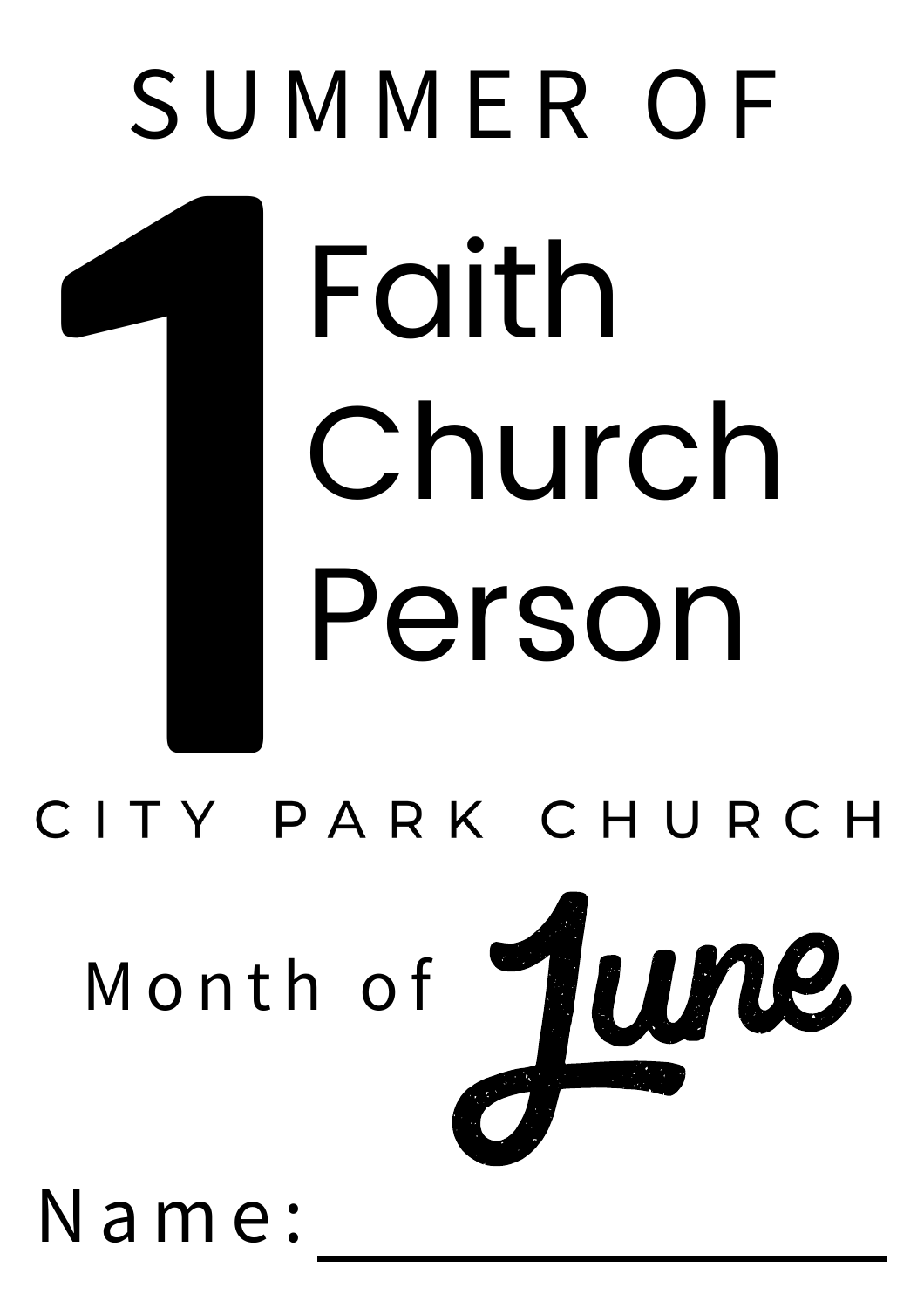n these areas. The booklet is for<br>in our church, and reach the one<br>cour life to reach. This booklet will t<br>ms. The first section is **One Faith. I**<br>we a shorter book from Scripture<br>er you read, there will be question is<br>the This year for the theme of our church we have decided to call it the Year of One. We have decided to focus on **One Faith**, **One Church**, and **One Person**. Each month for the summer, we are going to give you a small booklet to help you grow in these areas. The booklet is for you to work through and assist in developing your faith, grow in community in our church, and reach the one person God has put in your life to reach. This booklet will be broken into three sections. The first section is **One Faith**. In this section, you will have a shorter book from Scripture to read. After each chapter you read, there will be questions to help you reflect on what you just read. This section is intended to help you with your personal quiet time with the Lord. The second section is **One Church**. This section is to help you find ways to engage with other people/families in our church. Community does not just happen in a church, the church must be intentional about making community possible. It is intended to help guide you and help you plan for community in your life and also give you ways to serve together. The final section is **One Person**. This section is designed to help you reach the one person in your life God has called you to reach for the Gospel. Before you begin this booklet, take time to pray that God would use this to make you more like Christ.

*"There is one body and one Spirit-just as you were called to the one hope that belongs to your call- one Lord, one faith, one baptism, one God and Father of all, who is over all and through all and in all." -Ephesians 4:4-6*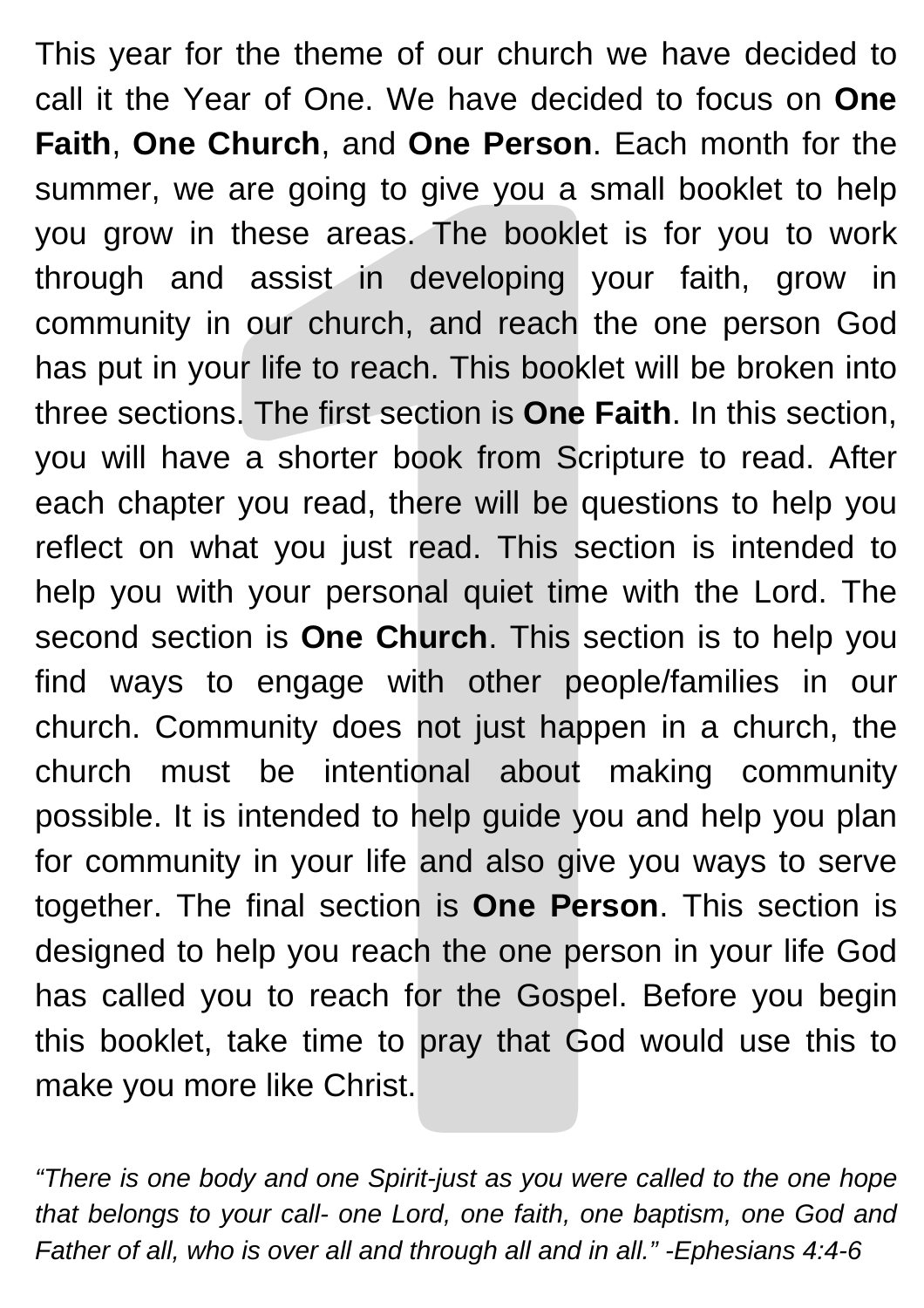# **One Faith**

For the month of June, read through the book of Galatians. This is a shorter book and can be read rather quickly, but take your time and study this text. The questions that are provided are just a starting point for you. You can go deeper in this text by looking at commentaries. There are many of commentaries online that are free and plenty of sermons that are available online as well. Enjoy your time in God's Word, let it be a five course meal that you sit down for and not a fast food restaurant that you go to because its quick and cheap. Pray that God will use this study to grow you deeper in your faith.

### **Chapter One**

1. Who is writing this letter? What do you learn about this person? What do you think about all that?

2. What do you learn about God from the beginning of the book? What do you think about that?

3. Why does Paul say that God chose him? What did Paul do when God showed Jesus to him? Where did Paul go? What do you think about all that?

#### **Chapter Two**

1. Why did Paul go to Jerusalem? What did Paul tell the leaders? Why did Paul do that? What do you think about all that?

2. What does Paul know? If you obey the Jewish law, what will it not do? What does God require? What do you think about all that?

3. What do you learn about God's kindness? How do you please God? What do you learn about Christ's death?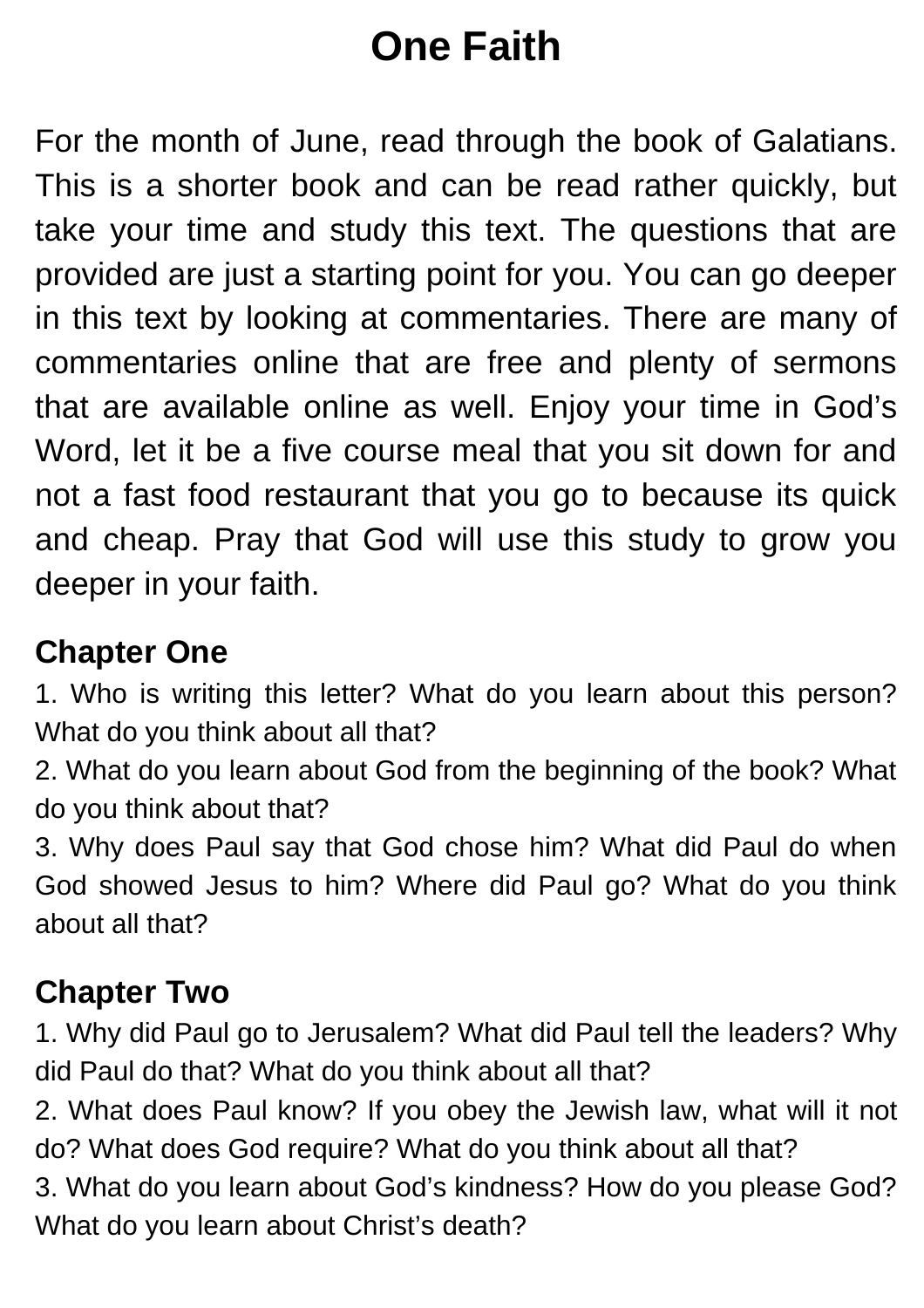# **One Faith**

## **Chapter Three**

1. Why do you need God's Spirit? Why might the Galatians be foolish?

2. What must people do to have a right relationship with God? What does not lead to a right relationship?

3. Why did God give the laws to the Jews? How long did the Jewish laws continue? Who gave the Jewish laws? What do you think about all that?

## **Chapter Four**

1. What happened 'at the right time'? What else do we learn about God's Son?

2. What does Paul tell the Galatians? What does Paul ask the Galatians to do? What do you think about that?

3. What are Christians not like? What are Christians like? What do you think about all that?

## **Chapter Five**

1. Why do the Christians have freedom? Of what are the Christians to be certain? What must the Christians not do? What do you think about all that?

2. By what power do Paul and the people who believe in Jesus live? Whom do they trust? What effect does that have? To what do they look forward?

3. What has the Holy Spirit done? What must we do? What do you think about that?

## **Chapter Six**

1. What may happen to a Christian? Who 'should show the person the right way'? Of what should that person be careful?

2. On what do some men insist? Why do they do that? What do they want to avoid? What do you think about that?

3. About what is Paul completely confident? About what does Paul feel pride? What is Paul's attitude to the affairs of this world?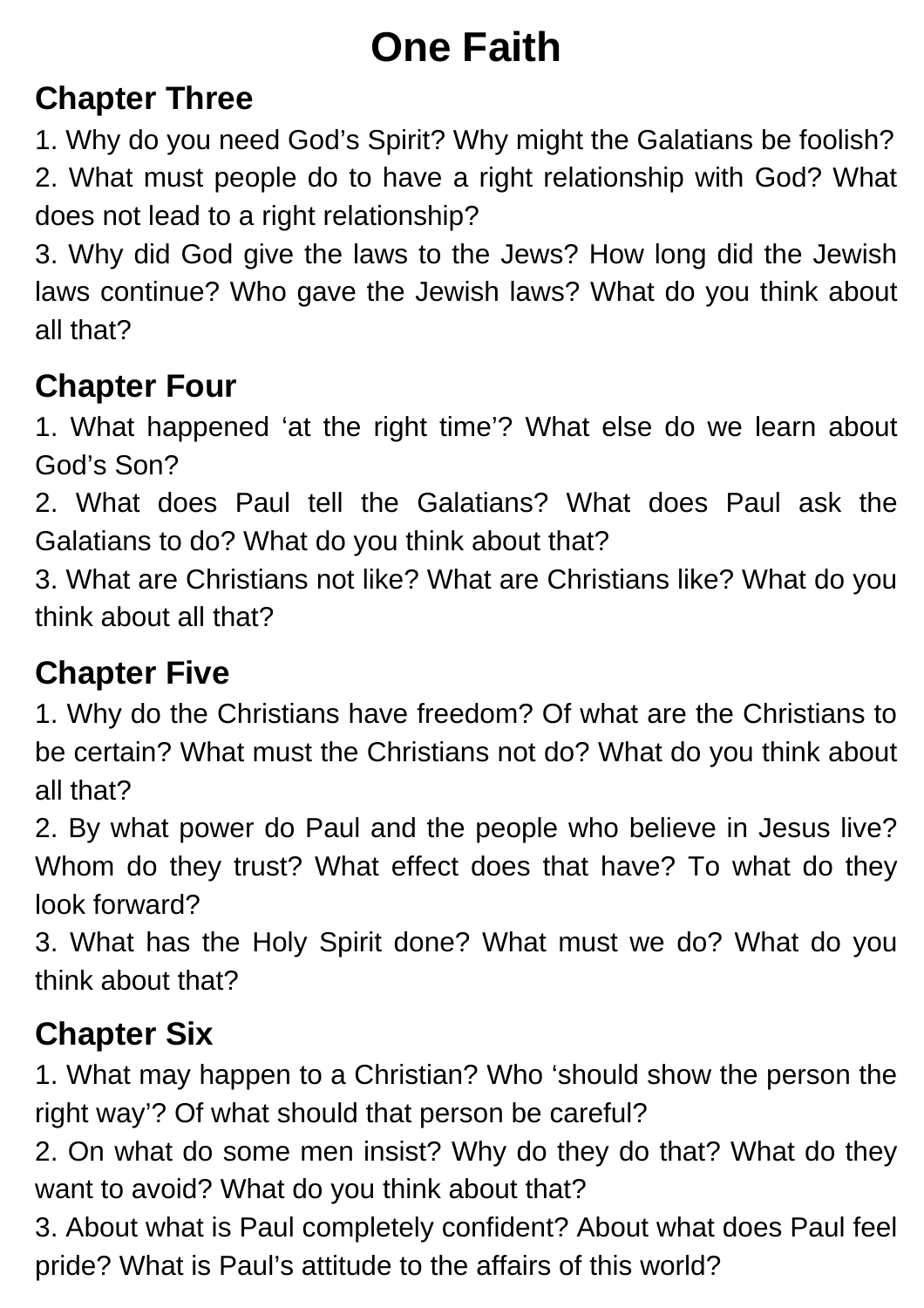# **One Church**

One of the biggest blessing of the church is the community that can be found in it. Our goal at City Park Church is for you to feel a part of a family. The summer is a great time to build this community. The days are longer, the weather is nice, and festivals are abundant.This week look at your calendar, and look for days that you have open to spend time with your fellow brothers and sisters in Christ. Community only happens when we, as the body of Christ, are intentional about spending time with one another. You may not need to open a day or schedule another event, but maybe you can invite a church member or family to something you already have planned. Use the calendars on the next page to help with that.

Think of someone/family you would like to get to know better or spend more time with. Try to schedule a few things this summer to do. The resource "Extraordinary Hospitality" can be helpful in this area.

Ideas:

| Playdate at the Park | Go out after Church for lunch |
|----------------------|-------------------------------|
| Go get Ice Cream     | Dinner in the City            |
| Festival             | Cookout                       |
| Dash Game            | Movie                         |
| Pool Day             | Hike                          |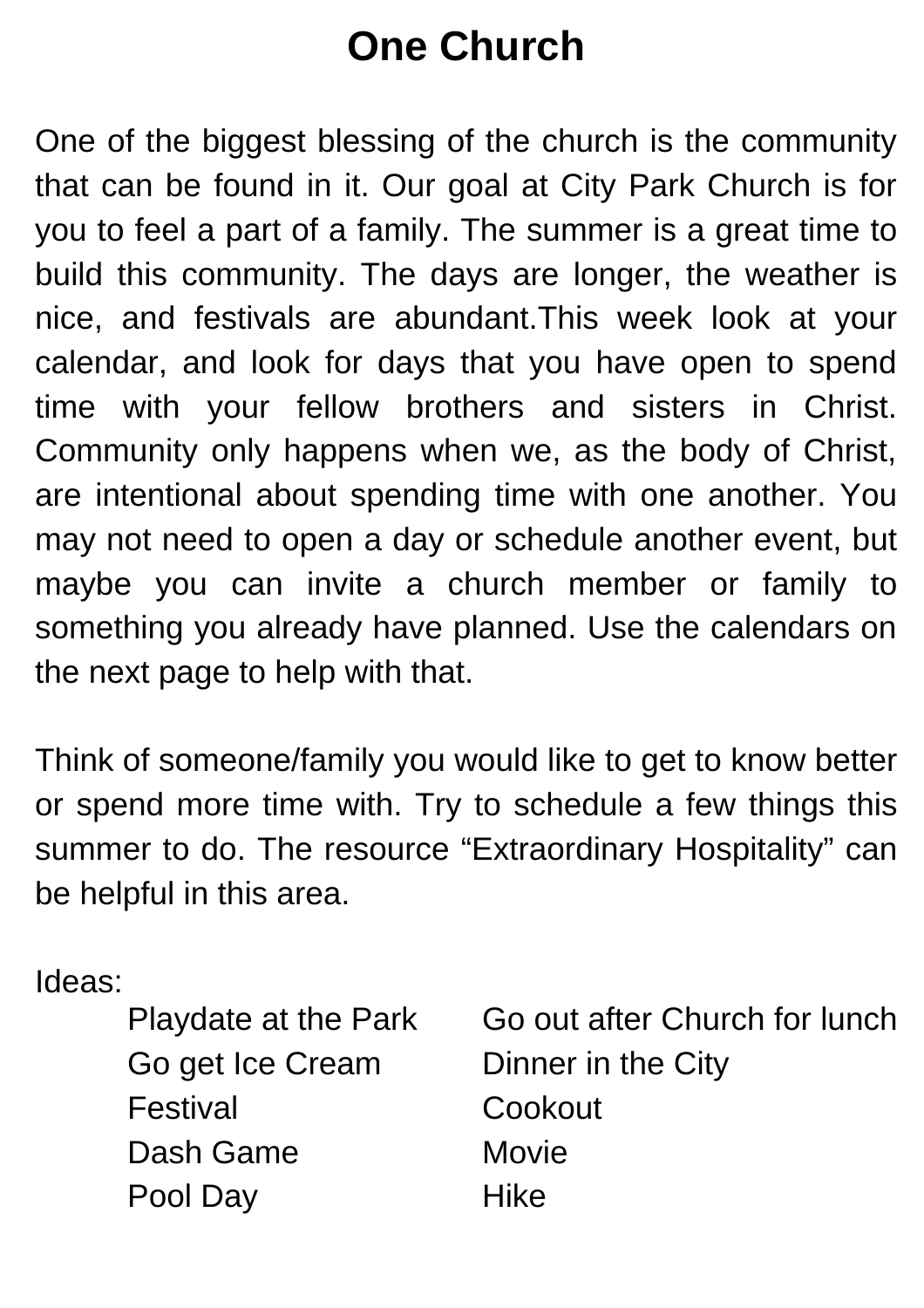## **One Church**

| <b>JUNE 2022</b> |                                                                                                    |     |     |            |     |                                    |
|------------------|----------------------------------------------------------------------------------------------------|-----|-----|------------|-----|------------------------------------|
| <b>SUN</b>       | <b>MON</b>                                                                                         | TUE | WED | <b>THU</b> | FRI | <b>SAT</b>                         |
|                  |                                                                                                    |     |     | 2          | 3   | 4<br>Prayer<br>Walk                |
| 5                | 6                                                                                                  | 7   | 8   | 9          | 10  | 11                                 |
| 12               | 13                                                                                                 | 14  | 15  | 16         | 17  | 18                                 |
| 19               | 20                                                                                                 | 21  | 22  | 23         | 24  | 25<br>Family<br>Fun<br><b>Fest</b> |
| 26               | 27                                                                                                 | 28  | 29  | 30         |     |                                    |
|                  | Holidays and Observances: 14: Flag Day, 19: Father's Day, 19: Juneteenth, 20: 'Juneteenth' day off |     |     |            |     | Wiki Calendar                      |

Holidays and Observances: 14: Flag Day, 19: Father's Day, 19: Juneteenth, 20: 'Juneteenth' day off

| <b>JULY 2022</b> |                                               |            |                                                              |            |            |                     |
|------------------|-----------------------------------------------|------------|--------------------------------------------------------------|------------|------------|---------------------|
| <b>SUN</b>       | <b>MON</b>                                    | <b>TUE</b> | WED                                                          | <b>THU</b> | <b>FRI</b> | <b>SAT</b>          |
|                  |                                               |            |                                                              |            |            | 2<br>Prayer<br>Walk |
| 3                | 4                                             | 5          | 6                                                            | 7          | 8          | 9                   |
| 10               | 11                                            |            | $\overline{\mathsf{K}}$ ids Week $\overline{\mathsf{W}}$ BS) |            | 15         | 16                  |
| 17               | 18                                            | 19         | 20                                                           | 21         | 22         | 23                  |
| 24               | 25                                            | 26         | 27                                                           | 28         | 29         | 30                  |
| 31               |                                               |            |                                                              |            |            |                     |
|                  | Holidays and Observances: 4: Independence Day |            |                                                              |            |            | Wiki Calendar       |

| <b>AUGUST 2022</b> |            |            |                                       |            |            |                |  |
|--------------------|------------|------------|---------------------------------------|------------|------------|----------------|--|
| <b>SUN</b>         | <b>MON</b> | <b>TUE</b> | WED                                   | <b>THU</b> | <b>FRI</b> | <b>SAT</b>     |  |
|                    |            |            |                                       |            |            | Prayer<br>Walk |  |
|                    | 8          | 9          | 10                                    | 11         | 12         | 13             |  |
|                    |            |            | For The City Week                     |            |            |                |  |
| 14                 | 15         | 16         |                                       | 18         | 19         | 20             |  |
| 21                 | 22         | 23         | 24                                    | 25         | 26         | 27             |  |
| 28                 | 29         | 30         | 31<br>www.free-printable-calendar.com |            |            |                |  |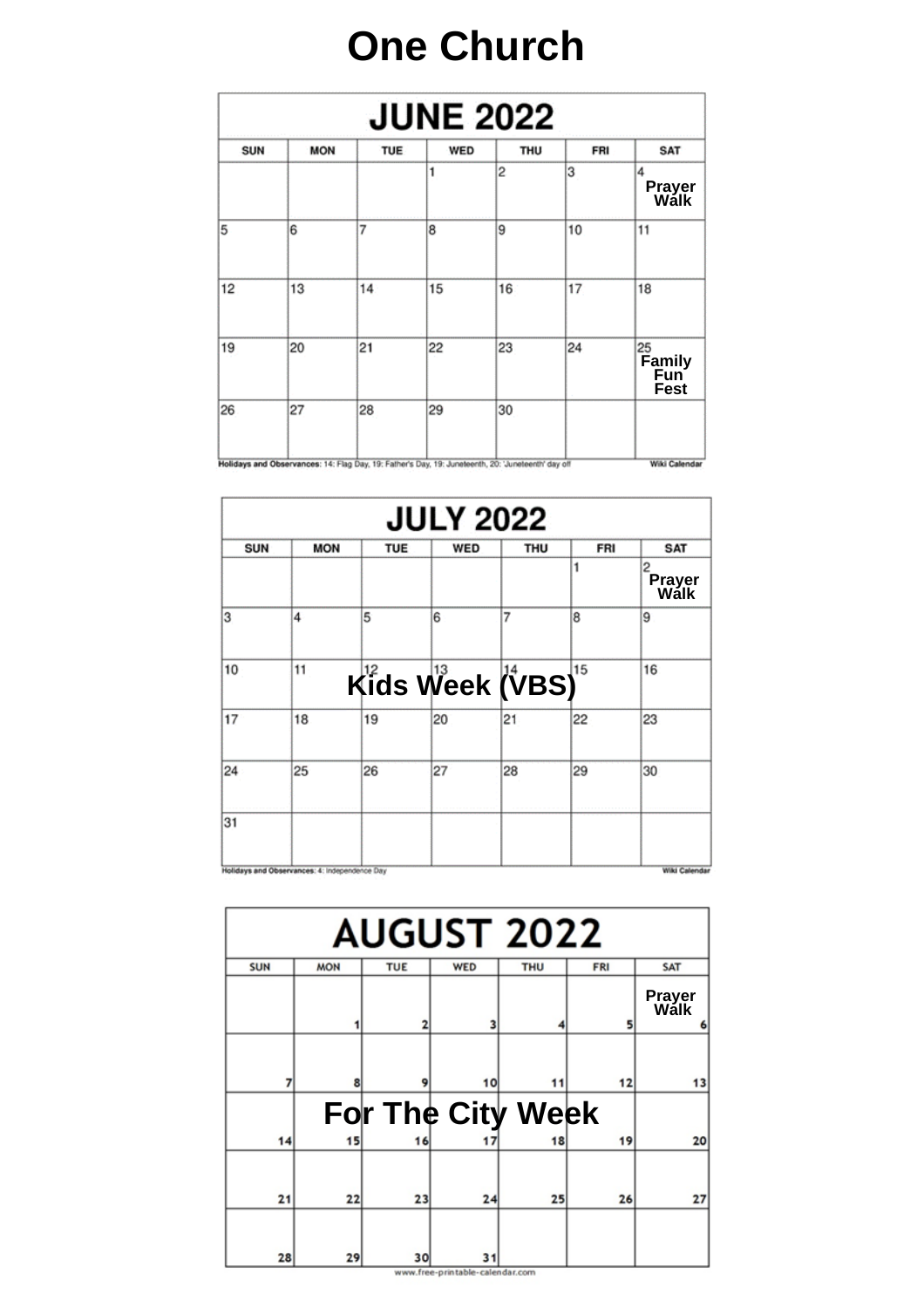# **One Church**

Another wonderful way to build community is to serve together! Each month this summer we have one major event that you can get involved and serve in. This month we are having a Fun Fest for the community. We are going to have games and food for the community. We are hoping to have many volunteers to help make this event happen and be successful.

#### **June 25th- Family Fun Fest**

How you can help:

Run Games Greet Set up and Tear Down Donations

If you would like to volunteer, please let us know. Another event that we have each month are the prayer walks. This is a great chance to be with other people from the church as we walk and pray for our community. These happen on the first Saturday's of the month.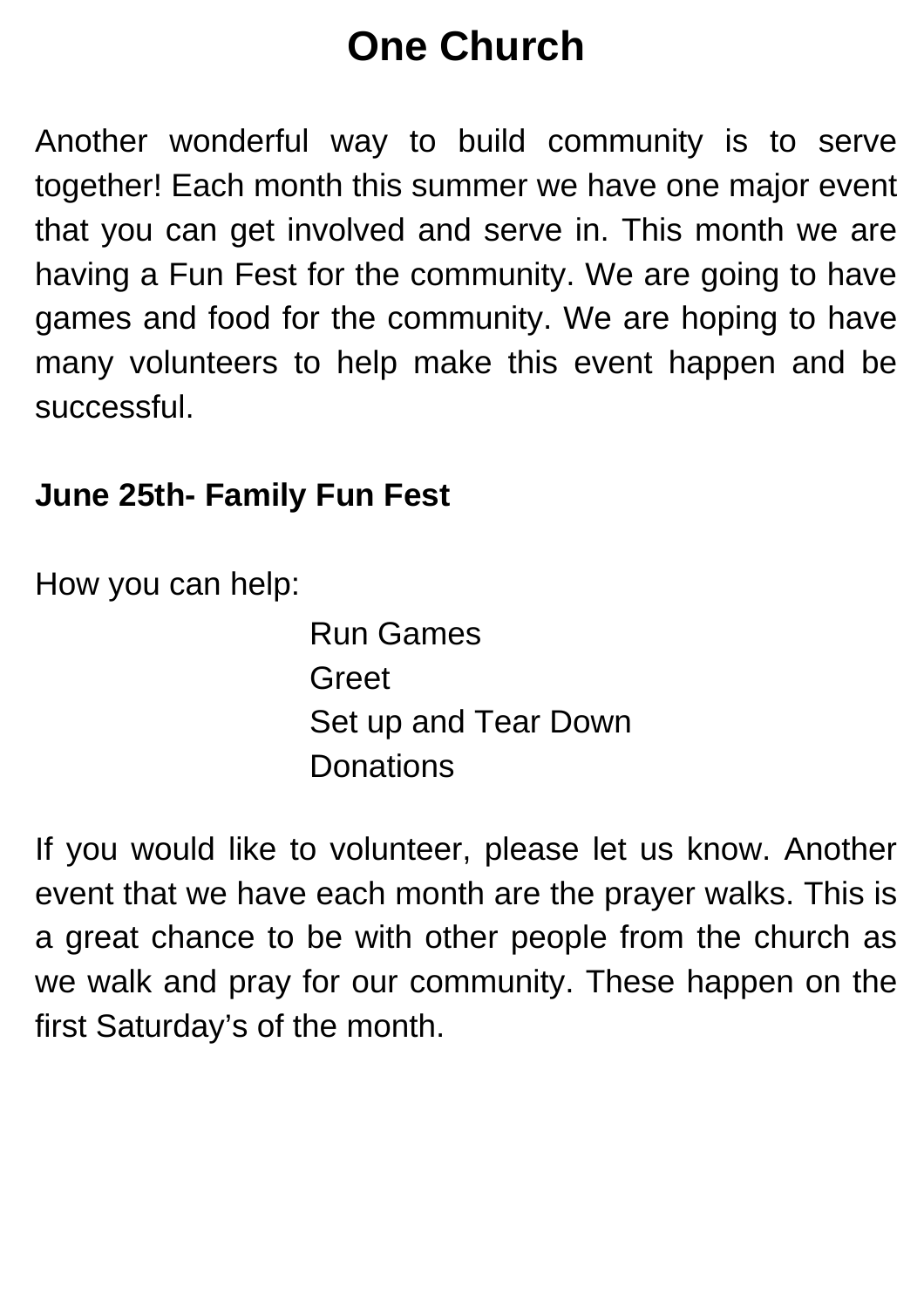## **One Person**

This year we have challenged each person in our church to reach out to one person in their life that doesn't know Christ. You can obviously reach out to more but for all of us we should have one person in our life that we can share Christ with. For this month in this section, take inventory of where you are in this process. How have you tried to reach this person? How is it going? In the chart below, place your one's name where you are in the process.This month, try to move your one from one section to the next.

**Invite:** You have invited this person to something that is church related. If you haven't done this here are a few things that you invite them to. The Fun Fest is coming up on the 25th, Sunday Service, Men's or Women's group, or to one of the times you spend time with another church member outside of Church.

**Gospel Conversation:** This is when you a take a conversation and turn it into a conversation about faith.This may not be an explicit sharing of the Gospel but you are working the Gospel into a conversation. I knew a missionary that worked at a school and he was intentional about everything he placed in his office. If anyone asked him about anything in his office, he could turn that conversation into something about the Lord. Have you had a conversation like this with your one? If you have invited but haven't done this yet, then keep them in the invite column. This month, try to do this with them and move them to this section.